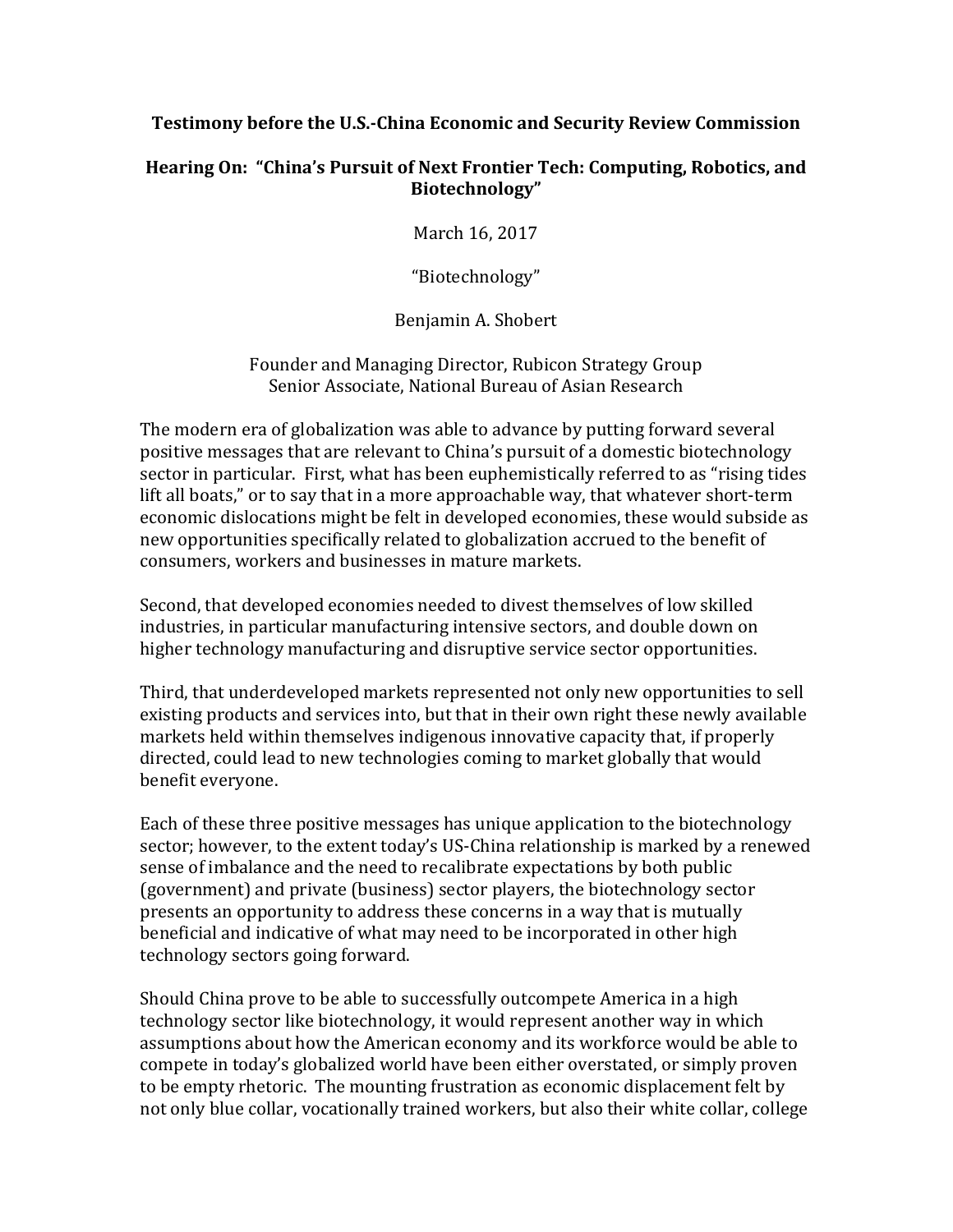educated colleagues, has the potential to create additional unhelpful political pressures that would greatly complicate US-China relations. Ensuring America can successfully compete in high technology sectors such as biotechnology is essential to ensure today's globalized world advances.

### **Critical Context**

Properly framing a response to the Commission's questions around China's pursuit of a domestic biotechnology industry requires four initial critical pieces of context that are specific to China's biotechnology sector. First, the very unique intersection between matters of China's healthcare economy with China's industrial policy. While China's pursuit of a biotechnology sector can be partially understood through the same lens as other high technology industries, there are peculiar matters specific to healthcare access, affordability and quality that will be equally, if not more, animating features in what drives China's policy makers as they craft policies specific to biotechnology. It is helpful to think of China's pursuit of a biotechnology sector as running along parallel tracks where one track is focused on the country's desire to develop domestic high technology champions in areas that employ skilled labor, while the other track is focused on the development of a domestic biotechnology sector that ensures cost effective access to basic medicines and therapies. As is often the case with China's policy making agencies, the stated intentions at the central government level are subject to wide interpretations at the sub-national level, which in the case of biotechnology makes for particularly diverse operating environments where these two tracks are communicated to industry in ways that are at best confusing, and at worst work at cross purposes with one another.

What should be said is that China's healthcare access, affordability and quality challenges are of paramount concern to China's policy makers, and that the bulk of China's policy making and regulatory power will continue to be directed towards endeavors that help address these concerns. These two tracks have the potential to cross in situations where China chooses to emphasize a particular therapy as essential to the country's healthcare system, and develop a domestic player capable of delivering the therapy at a cost the Chinese healthcare economy can afford to pay, at the disadvantage of a foreign company. To date, concerns over this type of intentional policy making apparatus have not been born out as China has been careful to ensure that it avoids crossing the sort of line that India did with compulsory licensing, which has had negative impact on multinational biotechnology companies willingness to invest in R&D capabilities in India. What can be said is that the trade of volume for aggressive price reductions has become a clear policy making tool by the Chinese government that has tempered MNC's unbridled enthusiasm about their respective upside potential in China.

The second piece of critical context is that the biotechnology sector requires a very unique ecosystem in order to incubate innovation and scale it commercially. There are reasons to believe China may struggle to build out the various elements that are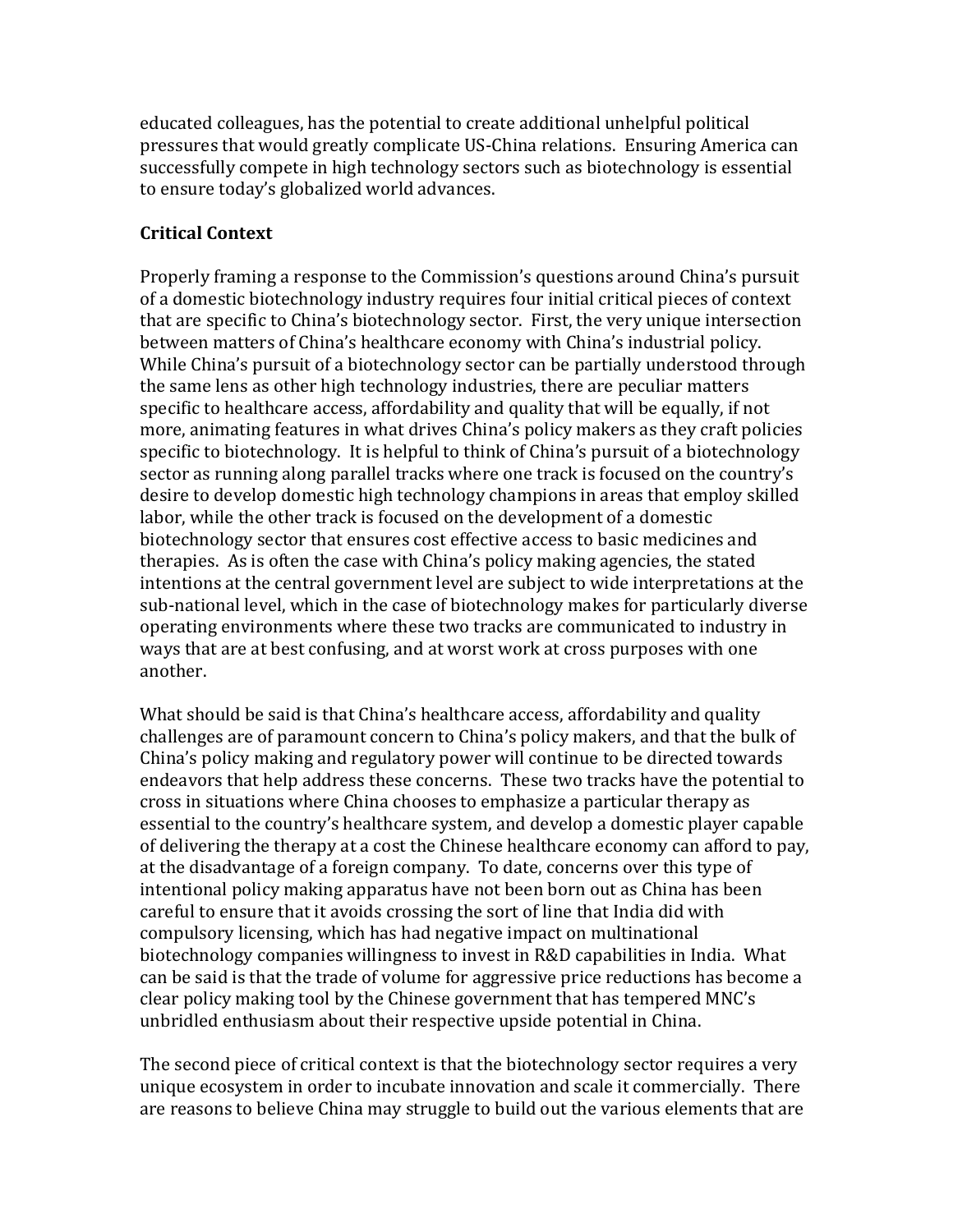specific to biotechnology. There are at least six conditions required for a domestic biotechnology sector to take root: government incentives and funding for basic science, regulatory frameworks that address the long gestation periods for biotechnology to be developed and commercialized, talent in the form of both scientists and commercial specialists, a robust linkage between government, academia and the private sector, a vibrant venture capital space, and a national reimbursement system (whether public, private, or some combination of both) that rewards all of the stakeholders for innovation.<sup>[1](#page-2-0)</sup> While China has made meaningful progress on each of these fronts, the country still suffers from very specific problems around regulatory systems that do not adequately facilitate innovation, a reimbursement environment that definitely does not reward risk taking, and a particularly poor linkage between academia and commercial sector players.[2](#page-2-1) Much of what constitutes government biotechnology incentives in China remains focused on "digging holes and pouring concrete." That is to say, Chinese policy making specific to biotechnology still elevates spending on new biotechnology industrial parks with the entire associated infrastructure, as opposed to levels of direct subsidization on core R&D activities – often referred to as "bench science" - that would compare to what the United States spends through the National Institute of Health (NIH). Biotechnology innovation is inherently reliant on early-stage, very high-risk R&D, which requires a mature ecosystem in order to scale and generate returns to both public and private sector stakeholders.

The third contextual element is that China's pursuit of a domestic biotechnology sector may well indicate the limits of its particular centralized economic planning capability. Biotechnology does not easily line up with those other high technology sectors such as clean-technology and semiconductors where China has been able to become a globally disruptive force. A helpful way to think of high technology areas where China has been most successful is in those areas that had already transitioned from bench science to application engineering, and in areas where process innovation (doing more manufacturing faster and at greater scale than in developed markets), has been most impactful.<sup>[3](#page-2-2)</sup> The seminal study of whether Asia's national economic development model in general works specifically in biotechnology is Joseph Wong's book *Betting on Biotech: Innovation and the Limits of Asia's Development State*. Here he writes, "… in science-based industries such as biotech, where technological, economic, and temporal uncertainties are still so pronounced, it is difficult, if not impossible, to strategically pick winners."[4](#page-2-3) Wong's analysis of

<span id="page-2-0"></span> <sup>1</sup> Ajay Gautam, *Drugs, Politics and Innovation* (Singapore: Partridge Publishing, 2016), 2-3.

<span id="page-2-1"></span><sup>2</sup> Xiaoru Fei, Joseph Wong, "The Rise of Chinese Innovation in the Life Sciences," The National Bureau of Asian Research, April 2016, 21.

<span id="page-2-2"></span><sup>3</sup> Dan Breznitz and Michael Murphree, *Run of the Red Queen: Government, Innovation, Globalization, and Economic Growth in China* (New Haven: Yale University Press, 2011), 162-163.

<span id="page-2-3"></span><sup>4</sup> Joseph Wong, *Betting on Biotech: Innovation and the Limits of Asia's Development State* (Ithaca: Cornell University Press, 2011), 9.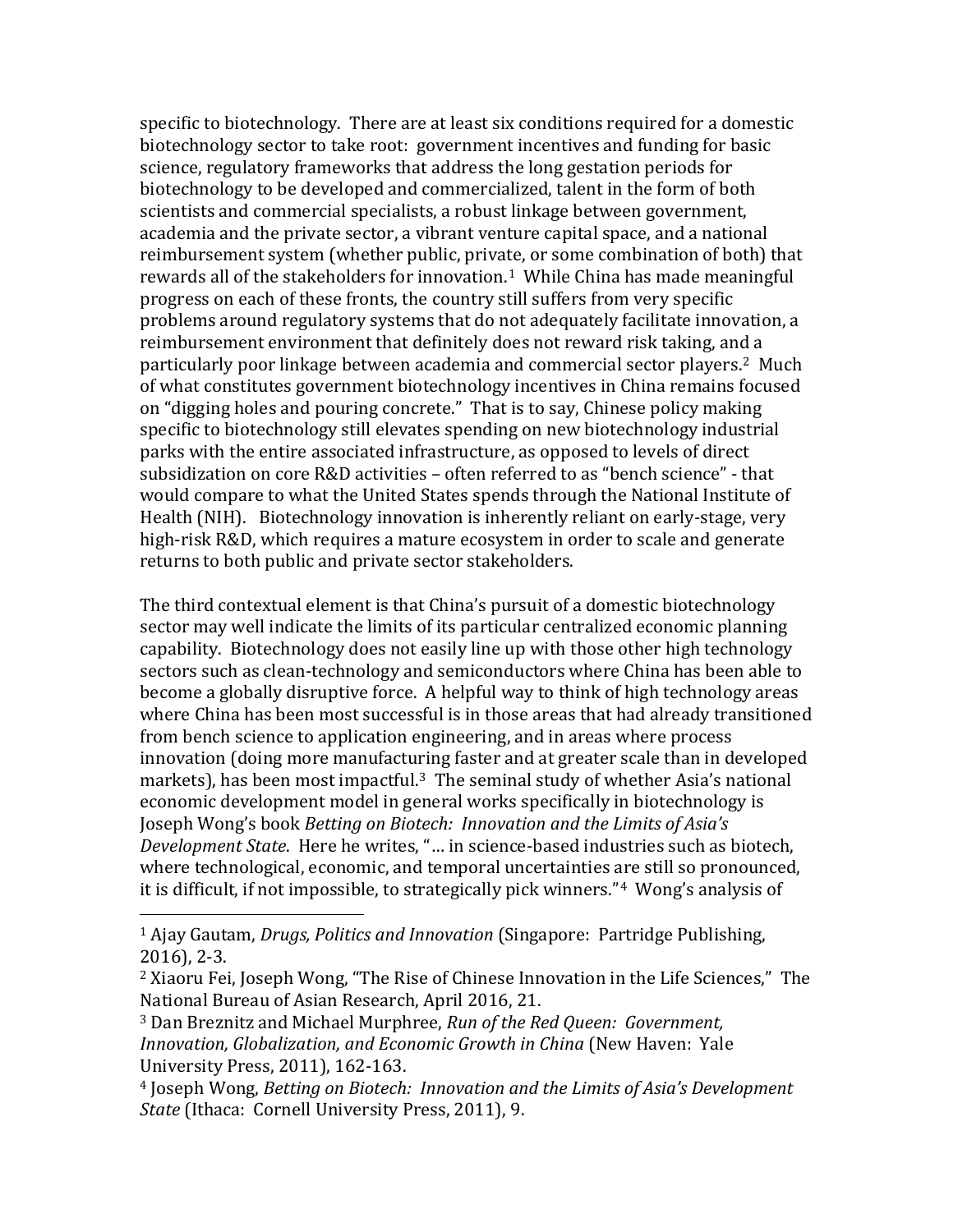attempts by other Asian nation states to emulate America's success in biotechnology is that Asia's economic development model does not map onto biotechnology particularly well: "… [the postwar developmental state in Asia] also benefited enormously from the advantages of late development. They were the beneficiaries of second-mover advantages, whereby the uncertainties of first-order technological innovations had been managed elsewhere. They were spared the uncertainty and the heavy lifting of creating, reaping at the other end the benefits of creatively copying."[5](#page-3-0) Advancements in biotechnology, broadly speaking, are a constant series of pure R&D activities that are very high risk in nature – what Wong calls "first order technological innovations." While China is working to ensure it has similar biotechnology R&D infrastructure as its western peers, the ability to leverage preexisting technology, manufacturing processes, and engineering principles is of more limited value in biotechnology as opposed to other high technology areas.

The fourth and final key contextual element is that where risks specific to China's efforts to develop a domestic biotechnology sector do exist for American business and consumers they are relatively easy to define, and as such, policy makers should be able to address proactively. Three risks are most notable: first, transparency as to where Active Pharmaceutical Ingredients (APIs) are manufactured in China, and robust regulatory mechanisms in place that ensure quality, safety and efficacy standards are upheld. Second, ensuring American multinational biotechnology companies (MNCs) have fair and timely access to the Chinese market under conditions that do not require them – either implicitly or explicitly – to transfer IP to Chinese partners or to wait unreasonable periods of time to sell into China because of incompatibilities between western and Chinese drug approval processes. [6](#page-3-1) Third, working to ensure that those limited areas such as genomics and personalized medicine where China does have installed capacity that greatly desires to become world class, Chinese companies do not develop advantages over their American counterparts because of American regulatory bottlenecks, or lack of meaningful public and private sector sponsorship at a time of perceived fiscal austerity from within the US government.

## **China's Major Industrial Biotechnology Policies**

China's 13th Five Year Plan (5YP) calls for strategic investment in five industries, of which biotechnology is one. If successful, the 13<sup>th</sup> 5YP would result in a domestic biotechnology sector with revenue of RMB 4.5 trillion.<sup>[7](#page-3-2)</sup> The primary areas the 13<sup>th</sup> 5YP emphasizes are vaccines (hepatitis A, malaria, TB, and AIDS specifically), oncology, central nervous system drugs (mental illness, Parkinson's and Alzheimer's specifically), monoclonal antibodies (mAbs), the most recent iteration of insulin (what is sometimes called "third generation insulin"), targeted efforts in CAR-T, and

<span id="page-3-0"></span> <sup>5</sup> Ibid*.*, 168.

<span id="page-3-1"></span><sup>6</sup> "Understanding the Dynamics of China's Medicine Regulatory Environment," Centre for Innovation in Regulatory Science, June 2015, 2.

<span id="page-3-2"></span><sup>7</sup> http://www.ndrc.gov.cn/zcfb/zcfbtz/201701/t20170112\_834921.html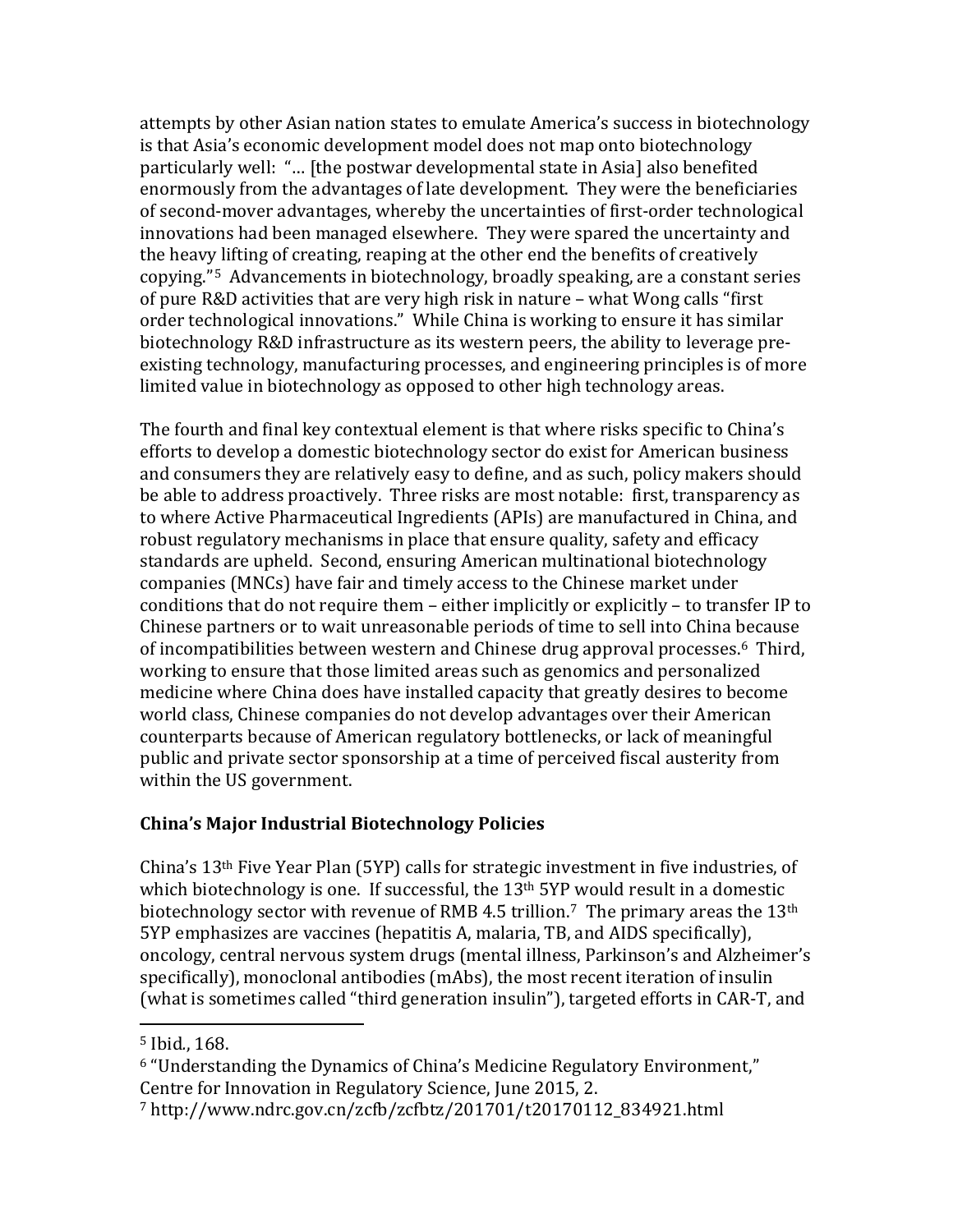personalized medicine.[8](#page-4-0) These efforts largely follow the decisions made in the 12th 5YP, as well as the 2008 New Drug Creation and Development program. What is notable is the more specific emphasis on diseases the Chinese government recognizes will be major drivers of cost to the Chinese healthcare economy over the next several decades.

China's public and private sector players spend the bulk of all biotechnology R&D monies in Asia (\$160 billion in China out of \$243 billion from all of Asia).<sup>9</sup> In real dollars, China now spends more on biotechnology R&D than Japan and, at current trends, China's combined annual public and private sector R&D investment will be greater than all of the biotechnology R&D spending from Europe.[10](#page-4-2) Much like what has been done in western markets where risk sharing between the public and private sector has proven to be an essential element to accelerating biotechnology innovation, China has established a "Fund of Funds," of which Cdb Kai Yuan Capital" and its \$10 billion allocation is the most well known. Efforts like this have been essential to Chinese companies' pursuit of various PD-1, IDO mAb, IL-2 IO, EGFR lung cancer and HBV drugs.

The most common types of incentives offered to both domestic and foreign biotechnology companies by the Chinese provincial governments is subsidized space, usually free office, laboratory and small scale production space within a biotech park for up to 6 months, and after that rental of manufacturing space, at scale, for free anywhere up to 5 years. In addition, tax incentives the Chinese government has developed for other high technology sectors such as semiconductors have benefit to biotechnology. These include up to a 15% reduction in corporate income taxes, and a 150% pretax "super deduction" on specific types of R&D activity in China.<sup>11</sup> Beyond these opportunities, China has rolled out what is called the "1,000 Talent Plan" that, if the person in question is selected, allows them to move to China from abroad and have the government make up the difference between what they were personally earning in a foreign market and what they would make in China at an equivalent job, as well as provide some start-up capital assuming the idea they want to pursue meets the government's objectives.[12](#page-4-4)  Biotechnology has been one of the government's specific points of emphasis for this program. McKinsey, who has developed a proprietary index that measures and monitors the public and private sector investment environment for biotechnology companies, rates China's government and VC funding for start-up at 6.3 versus the

<span id="page-4-0"></span><sup>8</sup> James Shen, "China Issues 13<sup>th</sup> Five Year Plan for Biotech Sector Development," WiCON Pharma China, February 2017.

<span id="page-4-1"></span><sup>9</sup> Xuefei Mao, "Entering China's Emerging Life Sciences Markets," MaRS Market Insights, 2014, 5.

<span id="page-4-2"></span><sup>10</sup> Ibid., 12.

<span id="page-4-4"></span><span id="page-4-3"></span><sup>11</sup> "Worldwide R&D Incentives Reference Guide: 2014-15," EY, 42, [http://www.ey.com/Publication/vwLUAssets?EY-worldwide-randd-incentives](http://www.ey.com/Publication/vwLUAssets?EY-worldwide-randd-incentives-reference-guide/$FILE/EY-worldwide-randd-incentives-reference-guide.pdf)[reference-guide/\\$FILE/EY-worldwide-randd-incentives-reference-guide.pdf.](http://www.ey.com/Publication/vwLUAssets?EY-worldwide-randd-incentives-reference-guide/$FILE/EY-worldwide-randd-incentives-reference-guide.pdf) 12 http://www.1000plan.org/en/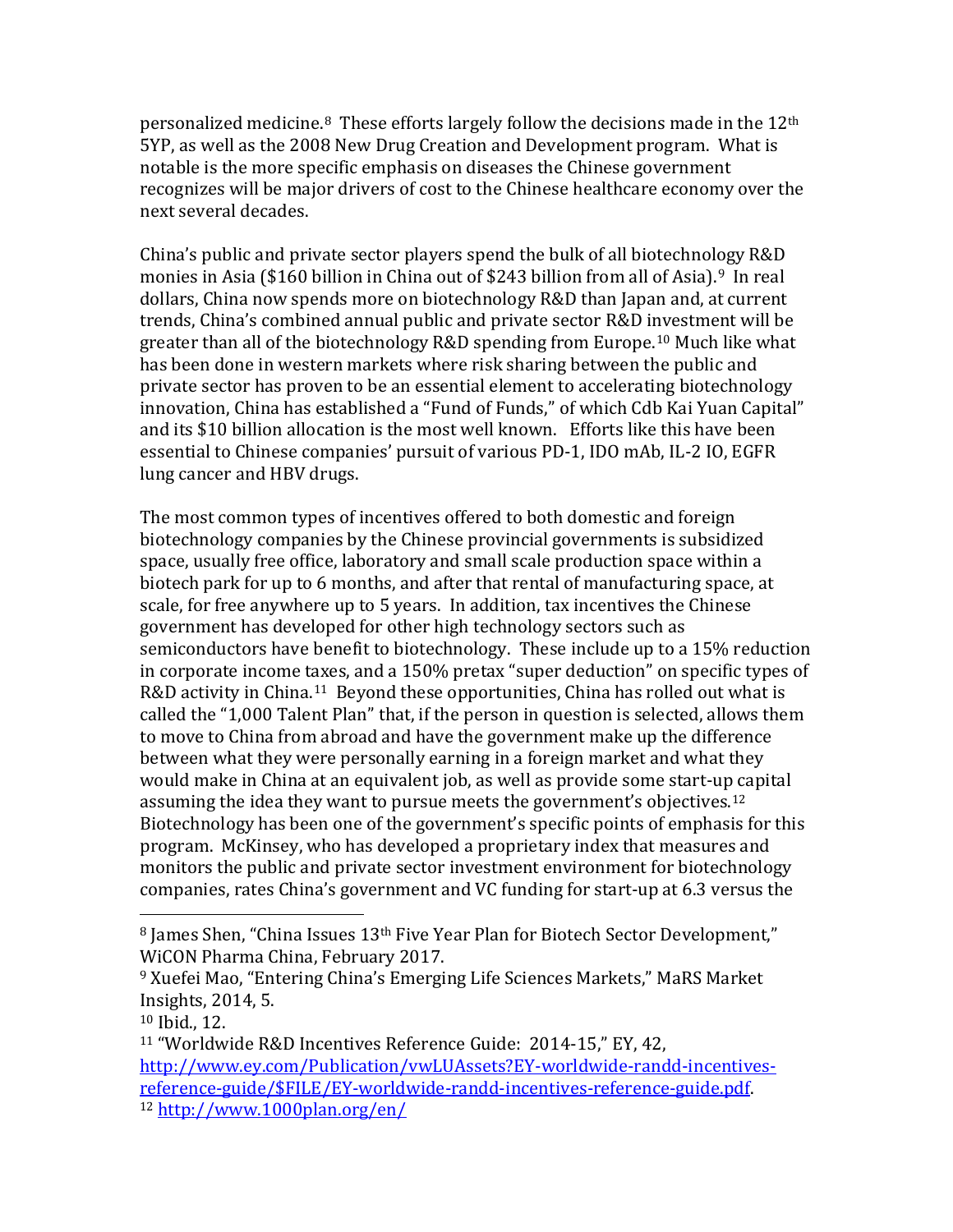US 8 (out of 10), and 6.7 in China versus 8 (also out of 10) in the United States for developed biotechnology companies in 2016.[13](#page-5-0)

In general, funding from central and local governments for specific programs to accelerate innovation in China's biotechnology sector should be understood as primarily emphasizing the creation of new infrastructure in the form of biotech industrial parks, expansion of the CFDA's presence at the sub-national level, and select funding to academic institutions. Additionally, the Chinese government has moved aggressively to incentivize Chinese companies and academics to file patents. Municipal governments such as Shenzhen currently subsidize patent filings in biotechnology less to secure meaningful IP, and more to build a culture that values IP and that thinks about IP in the ways western companies and investors do. The pace of these investments has increased since the 12th 5YP, but still widely lags that of the combined public and private sector investments into biotechnology in the United States.

## **Comparison Between US and Chinese Biotechnology Capabilities**

In the last decade, China's efforts to develop an indigenous biotechnology sector have gone from being purely aspirational, with resources directed primarily to capacity building in the form of biotech parks, to much more intentional and focused, with the results to match. Last year saw three domestic Chinese biotechnology companies file for their IPOs (two of which – BeiGene and Chi-Med – were listed on the NASDAQ, and one of which – BETTA – was listed in Shenzhen). As would be expected if the public sector's initial incentives were going to bear commercial fruit, private capital in China has followed, with VC biotechnology funds more than quadrupling since 2011 (from \$600 million to \$2.7 billion).<sup>[14](#page-5-1)</sup>

While the growth in private sector activity in China's biotechnology sector has accelerated, much of it remains focused on molecules that were passed over by foreign MNCs, either because the market was deemed too small to justify the investment, or because the molecule was viewed as a "me-too" by established industry players. Various MNC and VC experts have voiced caution over the flurry of public and private sector activity and investment that has flowed into China's biotechnology sector: the relative immaturity of China's R&D infrastructure, its uneven enforcement of clinical trial standards, and its patchy regulatory scheme all combine to create a situation where academics and entrepreneurs can rush both less than desired "innovations" or what are essentially de-risked assets to the market and cloud the picture as to the effectiveness of China's various incentive schemes. This has all been captured with the phrase used in China's biotechnology community, that much of what is happening thus far is "not yet efficient or effective, but may some day become the latter, even if it never becomes the former." In

<span id="page-5-0"></span> <sup>13</sup> Franck Le Deu, "Building Bridges to Innovation," McKinsey and Company, October 2016, 31.

<span id="page-5-1"></span><sup>14</sup> Ibid., 32.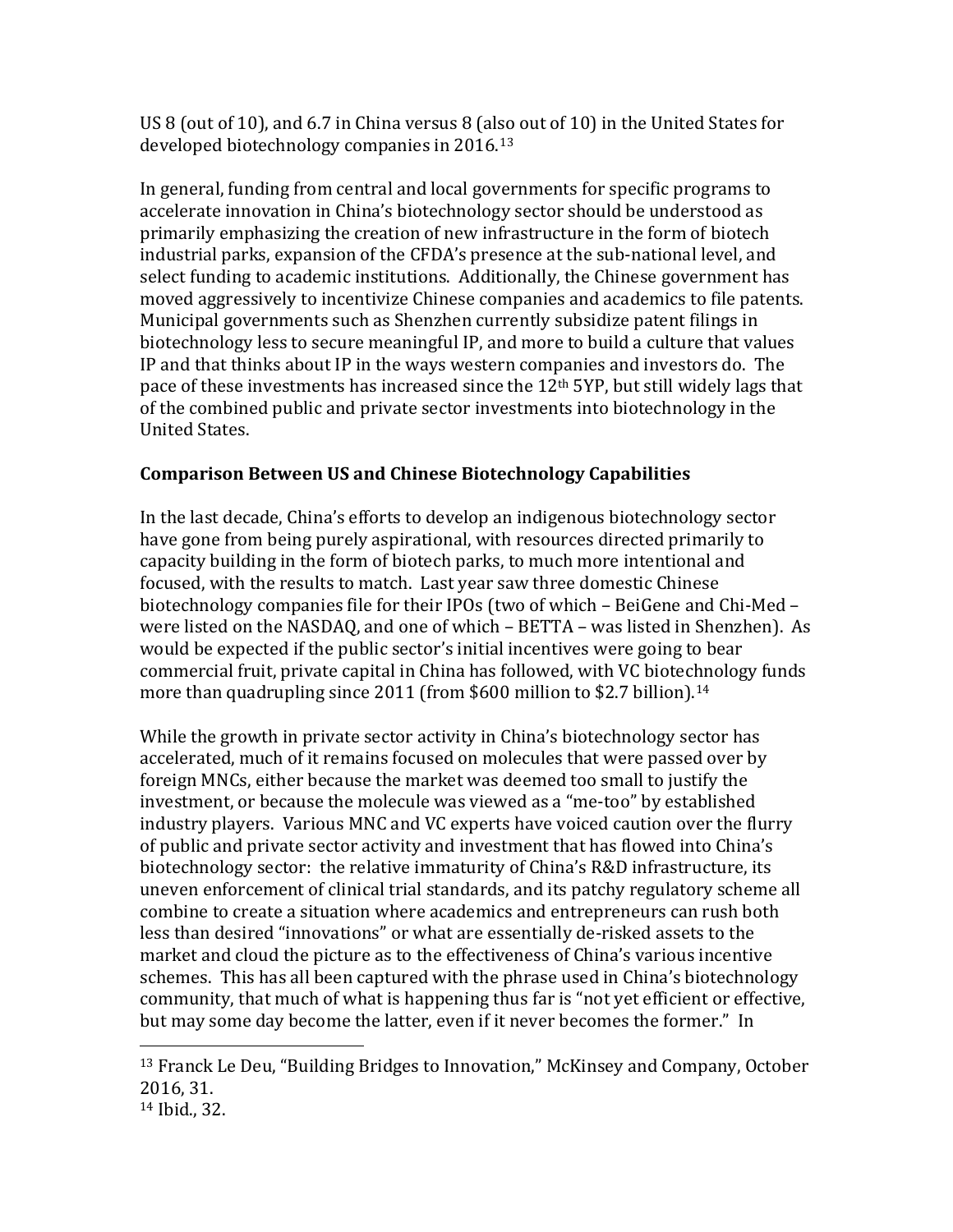addition, 2016 saw reports that up to 80% of clinical trial data that had been submitted to the CFDA in support of domestic pharmaceutical companies' various filings was withdrawn.[15](#page-6-0) Stories like this speak to the relative immaturity of China's biotechnology space, and equally reinforce the need for caution when thinking about the efficacy and scalability of China's capabilities.

Where Chinese firms have demonstrated technological advantages over American businesses is primarily in gene sequencing. Led by BGI in Shenzhen, China's gene sequencing industry has been successful for two primary reasons, neither of which are purely the result of direct investment or subsidization by the Chinese government. First, BGI's gene sequencing relies on a chip array whose manufacturing techniques are analogs to much of what constitutes semiconductor chip manufacturing. Modifications to semiconductor chip manufacturing processes were necessary for gene sequencing chip manufacturing, and companies like BGI showed great process engineering competency in their ability to make these changes and drive down costs. While this chip manufacturing capability can be directly associated to semiconductor chip manufacturing, there were significant deviations BGI had to design and develop that led its capabilities to ultimately diverge from those of traditional semiconductor chip manufacturing. Second, while gene sequencing as a technology platform has become more automated, which is partially responsible for driving the price down for genetic testing, there is still a significant part of the underlying diagnostic processes that require human interaction. The ability of a company such as BGI to access a cost-effective highly skilled labor force in China has been an important feature that has allowed the field of gene sequencing to explode in China and around the world.[16](#page-6-1)

It should be said that gene sequencing's ultimate impact to global health will be the insights it creates around personalized medicine (tailoring molecules and treatment therapies to meet the unique genetic make-up of each individual person). Many of the previously mentioned challenges that face domestic innovation for the biotechnology sector across China suggest the country's potential to become a leader in gene sequencing might never reach its full potential. This disconnect is because personalized medicine requires the unique ecosystem that China lacks, and in particular because China's reimbursement for innovation is no where near close enough to be a trigger for the type of spending on personalized medicine interventions genomics has the potential to reveal. This remains a challenge even in developed markets, where the costs related to personalized medicine stand as one

[http://www.fiercepharma.com/pharma-asia/cfda-disputes-claim-80-chinese-](http://www.fiercepharma.com/pharma-asia/cfda-disputes-claim-80-chinese-clinical-trials-were-faked)

<span id="page-6-0"></span> <sup>15</sup> Phil Taylor, "CFDA disputes claim that 80% of Chinese trials faked data but admits serious problems," Fierce Pharma, October 24, 2016,

<span id="page-6-1"></span><sup>&</sup>lt;sup>16</sup> Benjamin Shobert, "Meet The Chinese Company That Wants To Be The Intel of Personalized Medicine," Forbes, January 18, 2017,

[https://www.forbes.com/sites/benjaminshobert/2017/01/18/meet-the-chinese](https://www.forbes.com/sites/benjaminshobert/2017/01/18/meet-the-chinese-company-that-wants-to-be-the-intel-of-personalized-medicine/#314b86247555)[company-that-wants-to-be-the-intel-of-personalized-medicine/#314b86247555.](https://www.forbes.com/sites/benjaminshobert/2017/01/18/meet-the-chinese-company-that-wants-to-be-the-intel-of-personalized-medicine/#314b86247555)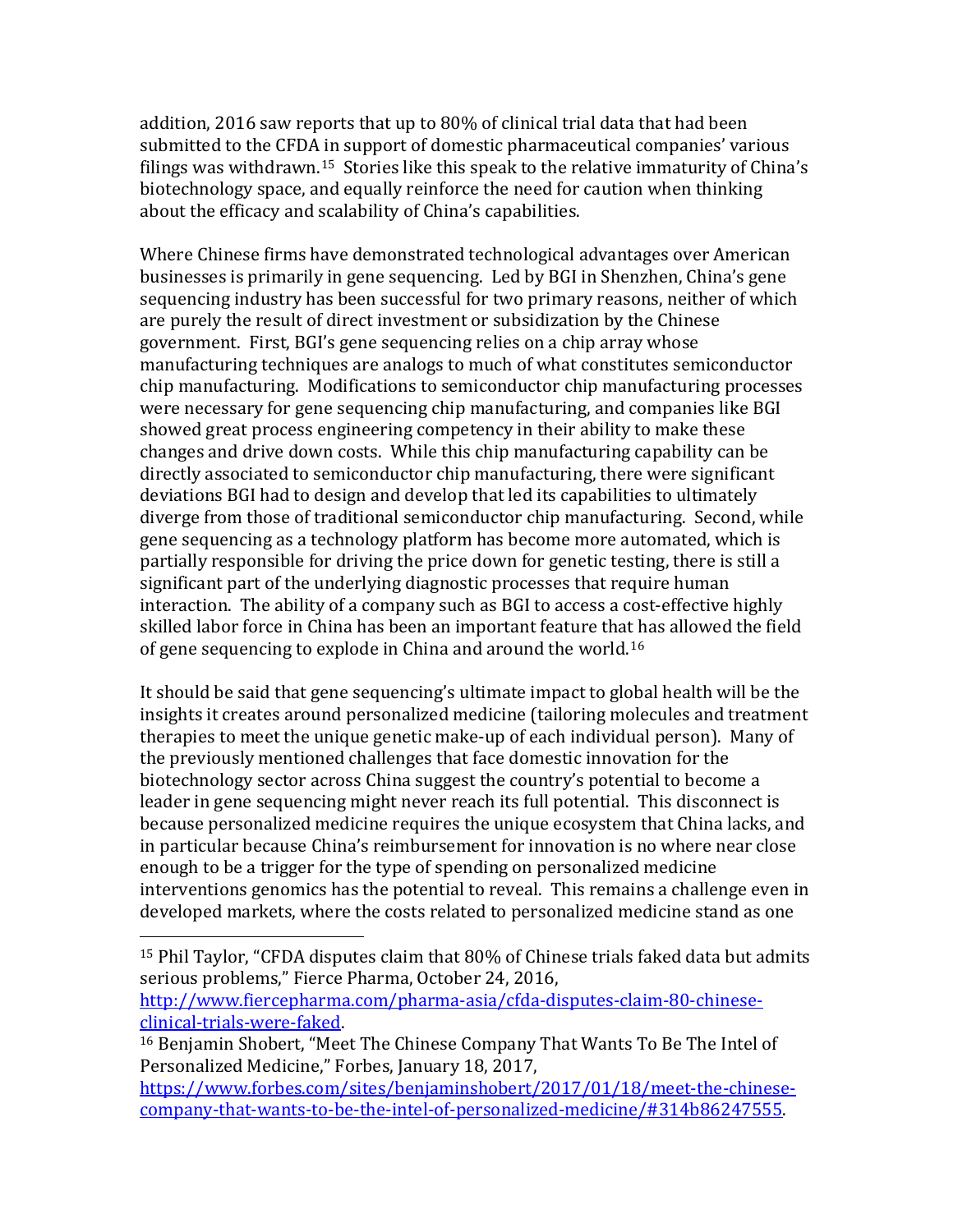of the looming obstacles that could govern the speed with which personalized medicine expands.

Where personalized medicine's advance could prove problematic to US-China relations are in artificial intelligence, computing and data storage. In each of these three areas, China's currently stated polices on cloud computing run counter to the sort of bilateral, scientifically transparent and globally portable arrangements that would ensure a level playing field between domestic and foreign companies. These are particularly of note because the next field of research in personalized medicine will require the aggregation, synthesis and analysis of large bodies of genomic data. Individual gene sequences can create between 100 GB and 1 TB of raw data, which must be stored and then analyzed on its own, and in comparison to other data sets, in order for basic scientific insights to emerge. To say this differently: the first obstacle to personalized medicine was the cost of gene sequencing itself, and the second obstacle will be the ability to analyze the resulting data at scale. It remains to be seen as to whether these data sets will readily reveal meaningful scientific insights, or if additional core science needs to be done in order for personalized therapies to be developed and commercialized.

If the insights from personalized medicine do not reveal themselves through the brute force of AI, then human endeavor will be required. Should that prove to require significant expenditure of time and money, it is realistic to assume that China could develop a meaningful lead over American business in this field. In addition, should China's early efforts to develop a National Gene Bank move at a velocity and scale beyond that of America's own endeavors, it is equally possible that the most vibrant and scalable set of data would be domiciled in China, and not the United States. According to current policies on data storage and data privacy, the computational work supporting this all would need to take place in China, leaving American businesses with many of the same questions as other American cloud computing and software as service companies currently see as not only unresolved, but benefiting Chinese companies.

# **Assessment of US and Foreign Firms Operations in China**

In the aftermath of GSK's 2014 corruption scandal and subsequent \$492 million fine from the Chinese government, there was wide consternation within the MNC pharmaceutical industry as to the government's intentions.[17](#page-7-0) At the time, much of what constituted GSK's non-FCPA compliant business practices were the direct result of long-standing funding shortfalls within China's public hospitals. Because of these, GSK's behavior was understood as being more or less the same type, if at a different scale, that many other domestic and foreign companies were also guilty

<span id="page-7-0"></span> <sup>17</sup> Keith Bradsher and Chris Buckley, "China Fines GlaxoSmithKline Nearly \$500 Million in Bribery Case," New York Times, September 19, 2014, [https://www.nytimes.com/2014/09/20/business/international/gsk-china](https://www.nytimes.com/2014/09/20/business/international/gsk-china-fines.html?_r=0)fines.html? $r=0$ .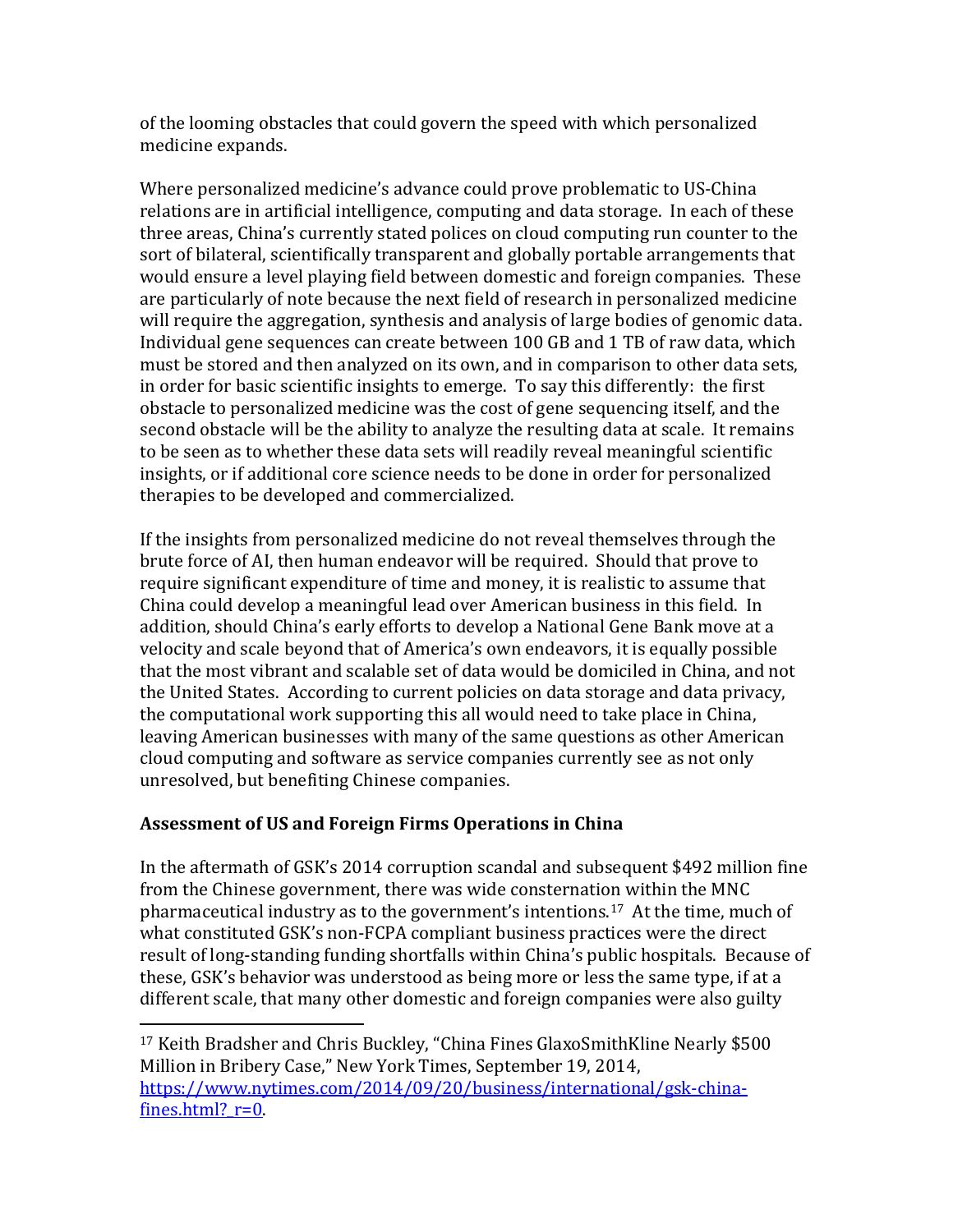of.[18](#page-8-0) Many MNCs feared the Chinese government was getting ready to blame foreign pharmaceutical and medical device companies for the problems Chinese families face around access to affordable healthcare. Since the summer of 2014, these fears have more or less subsided, with the exception of a December 2016 expose on CCTV where six Chinese physicians were shown on video taking bribes from pharmaceutical companies.[19](#page-8-1) Any time the government allows a story like this to be elevated by the national media, it re-introduces fear to domestic and foreign pharmaceutical companies that the government again has designs on them as a proxy for pervasive problems specific to China's publicly managed healthcare system.

Beyond FCPA related concerns, American companies continue to struggle with the trade between volume and price that characterizes the China market. In late February 2017, the National Reimbursed Drug List (NRDL) was finally updated after over seven years without revision. Inclusion to the NRDL allows Chinese patients to get reimbursed through China's Basic Medical Insurance (BMI) for specific medicines that previously would have been paid for entirely out of pocket. The actual price reductions pharmaceutical companies put forward in order to be included by the NRDL varies, but can be substantial (GSK's Viread offered a 67% price reduction for inclusion to the NRDL).<sup>[20](#page-8-2)</sup> The backdrop to much of what animates American biotechnology companies' market access discussions in China today is at what price their products can be either paid for out of pocket by the consumer, or ultimately be reimbursed for (at any level) through the BMI. Absent additional expansion of the BMI in general, and in particular available funding for provincial level expansion of reimbursement policies, many western innovative biotechnology platforms may never come to the Chinese market. This partially explains the wide disparities in revenue performance specific to the Chinese market over the last two years that exist between various western pharmaceutical companies.

China's CFDA has made incredible progress over the last three years as it has addressed many of the problems around drug lag that have plagued American pharmaceutical companies. The CFDA is a fairly new regulatory agency in China, and as such has been characterized by inadequate funding, too little in the way of skilled technocrats with experience in drug and device approvals, and an approval process that was neither transparent nor particularly scientific. The net of these

<span id="page-8-0"></span> <sup>18</sup> Natasha Khan, "Novartis to Settle SEC's China Bribe Case for \$25 Million," Bloomberg, March 23, 2016, [https://www.bloomberg.com/news/articles/2016-03-](https://www.bloomberg.com/news/articles/2016-03-24/novartis-agrees-to-settle-sec-china-bribe-case-for-25-million)<br>24/novartis-agrees-to-settle-sec-china-bribe-case-for-25-million.

<span id="page-8-1"></span><sup>&</sup>lt;sup>19</sup> Liu Jiaying, Ge Mingning, Wu Jing and Li Rongde, "Doctors and Red Envelopes: How Corruption has Blighted China's Public Health System," Caixin, June 20, 2017, http://www.caixinglobal.com/2017-01-20/101047316.html.

<span id="page-8-2"></span><sup>&</sup>lt;sup>20</sup> Angus Liu, "China updates national drug list, adding some blockbuster western meds," February 23, 2017, [http://www.fiercepharma.com/pharma-asia/china](http://www.fiercepharma.com/pharma-asia/china-updates-basic-medical-insurance-drug-list-adds-133-western-style-meds)[updates-basic-medical-insurance-drug-list-adds-133-western-style-meds.](http://www.fiercepharma.com/pharma-asia/china-updates-basic-medical-insurance-drug-list-adds-133-western-style-meds)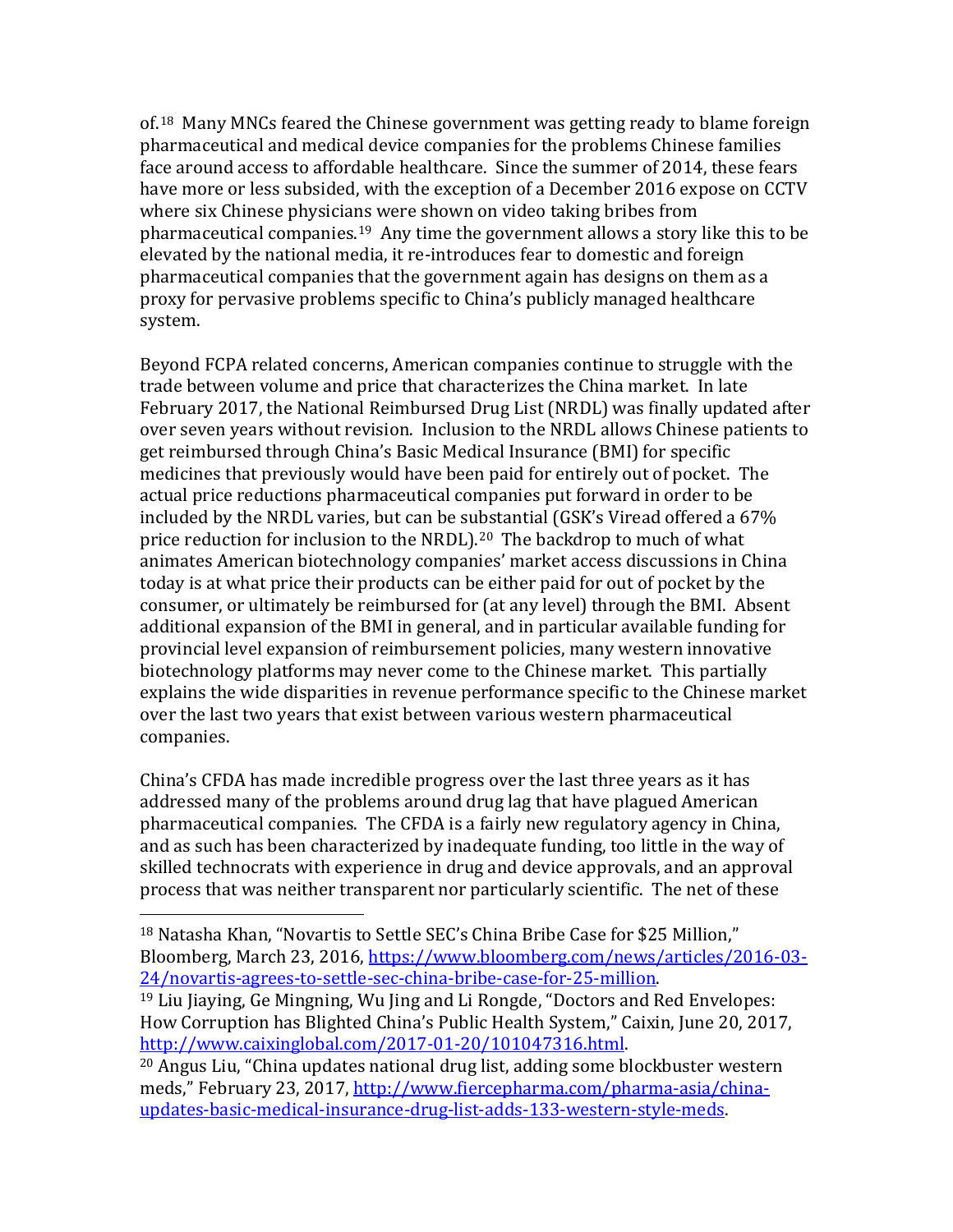problems had been that MNC pharma and device companies could not predict how the CFDA would respond to a new filing, which meant most companies tabled their China market entry strategy until they had moved forward in more developed markets. The exceptions to this were few and far between, and tended to be only those molecules that had specific relevance to a peculiar problem in China's public health.[21](#page-9-0) A number of pilot projects going back to late 2014 have accelerated the approval of innovative products through the CFDA, and have also dramatically reduced the number of invalid submittals the CFDA was working through.

American biotechnology companies have also embarked on an aggressive series of co-investments, joint ventures and licensing deals with domestic Chinese players. Notable examples of this include Bayer's additional EUR 100 million investment in its Beijing facility, Sanofi's JV with China Resources Sanjiu Medical and Pharma, and Pfizer's R&D collaboration with PegBio.<sup>[22](#page-9-1)</sup> Of note are several outbound deals on the part of Chinese companies, such as WuXi Apptec's investment in a new gene therapy manufacturing facility in the Philadelphia Navy Yard, Humanwell's acquisition of the American company Epic Pharma (with a follow-on investment in a US R&D facility by Humanwell) and Athenex Pharmaceutical and Beijing Sciecure Pharma's FDA approval of five injectables for the North American market. Overall, cross border R&D deals that involve Chinese biotechnology companies have increased by 70% from 2012 to today.[23](#page-9-2) 

### **Foreign Firms Market Access**

To date, the Chinese government has avoided triggering any of the problems specific to the biotechnology sector that have developed in India around compulsory licensing or other localization requirements. In addition, where the Chinese government greatly desires to see MNCs invest in local manufacturing and R&D capabilities, it has not explicitly linked these objectives to market access. If anything, ongoing problems in China's public healthcare finances prevent any such linkage from having teeth, simply because the Chinese government's reimbursement system does not have the ability to deliver on their side of the deal. As has been previously discussed, where market access problems do persist in China is around the timely updating of hospital, provincial and national drug reimbursement lists and a CFDA regulatory review process that is predictable and runs at a schedule that ensures American innovation can access the China market under adequate patent protections.

<span id="page-9-0"></span> <sup>21</sup> Benjamin Shobert, "A Decade Old Drug Launch in China With Important Insights Today," Forbes, March 18, 2015,

https://www.forbes.com/sites/benjaminshobert/2015/03/18/a-decade-old-drug-<br>launch-in-china-with-important-insights-today/#75f3ee1d644a.

<span id="page-9-1"></span><sup>&</sup>lt;sup>22</sup> James Shen, "A New Storm is Breeding for China Healthcare in New Year," WiCON Pharma China, January 2, 2017.

<span id="page-9-2"></span><sup>23</sup> Le Deu, 40.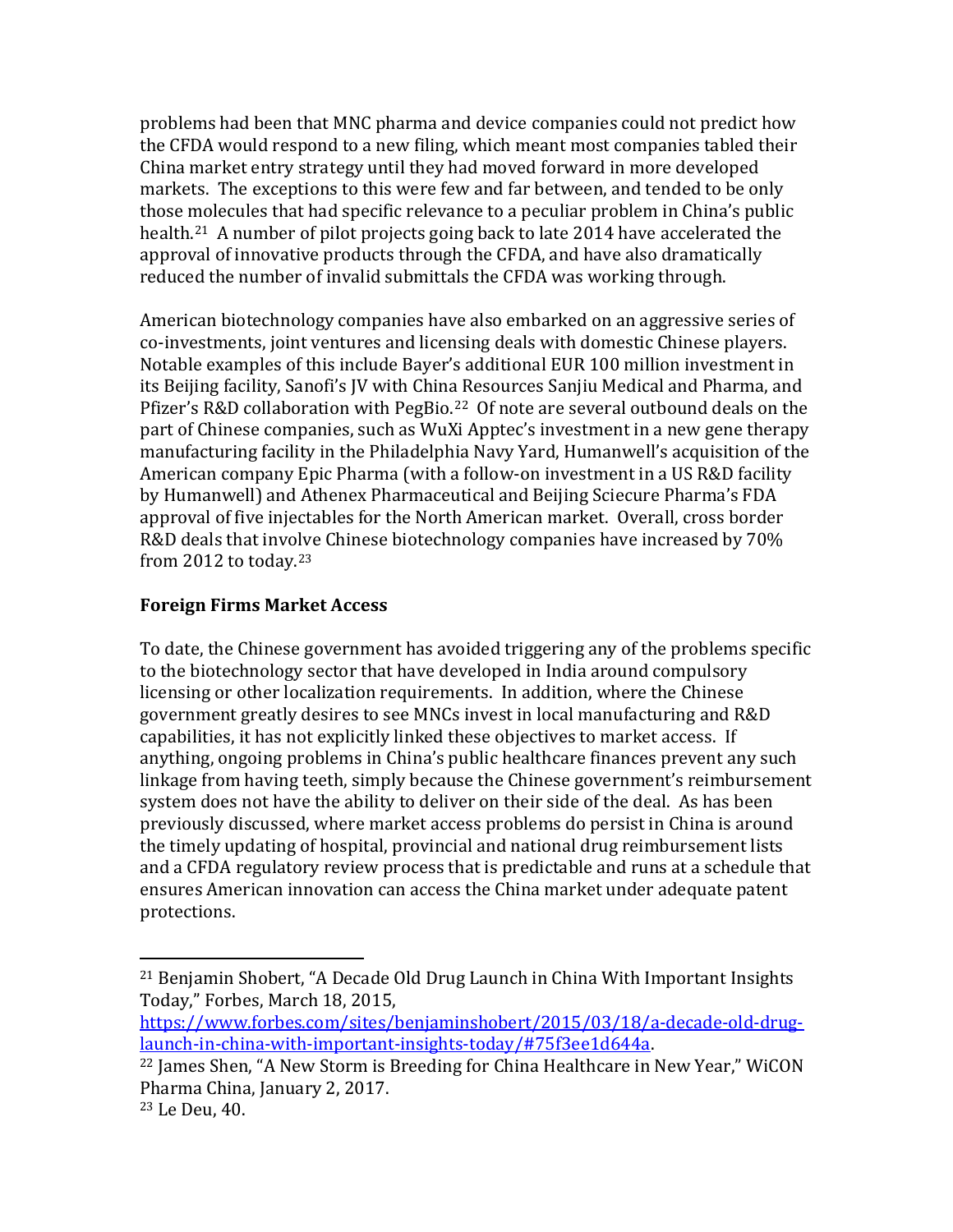Where problems continue that are relevant to the biotechnology sector are around specific IP issues. First, China's State Intellectual Property Office (SIPO) has been badly remiss in addressing MNCs concerns that when they file for marketing approval in China through the CFDA, the submission requires that they disclose what is ambiguously defined as a "new chemical entity" as part of the application. Upon approval, the submission is supposed to create six years of proprietary coverage of the product in question. Industry has brought forward several examples where domestic Chinese manufacturers have produced generic versions of the newly submitted products within the six-year period of protection the CFDA's filing stipulates a foreign company should enjoy. This type of IP slippage will need to be monitored as the CFDA's reforms continue to accelerate. Hopefully, these cases are artifacts of a previous era when the CFDA was an unreliable partner and that this type of slippage will not continue given commitments the central government has made during recent SE&Ds to maintain the integrity and focus of the CFDA's reforms.

Second, problems specific to the SIPO examination process continue where SIPO rejects applications that in form and function are equivalent to those filed and approved in western markets. This problem goes back to concerns in the language of Article 26.3 of China's SIPO that requires a level of disclosure beyond what is required in other developed markets.

Third, the CFDA continues to inconsistently solicit industry feedback when developing new policies. The most recent example of this, beyond the already referenced NRDL and its nearly 8-year gap in being updated, is the April 2016 "Announcement Concerning the Undertaking on the Sales Price of Newly Marketed Drug."[24](#page-10-0) This aspirational document required an up-front commitment to cascading price concessions in order to obtain CFDA approval for the launch of new drugs in China. While this was rescinded later in the year as part of the ongoing JCCT meetings, it reflects both the clumsy inner workings of the CFDA as a government agency, as well as the ongoing willingness to associate market access to aggressive price concessions.

## **Opportunities for Collaboration**

Relationships between US and Chinese academic and commercial entities have thus far been sporadic. China has managed to cultivate three advantages relative to these collaborations. First, China does enjoy a cost advantage related specific to lab scientists that has resulted in nearly 250 Contract Research Organizations (CROs) taking root in China. Estimates are that conducting R&D in China as opposed to

<span id="page-10-0"></span> <sup>24</sup> "NAM Priorities for 2016 U.S.-China Joint Commission on Commerce and Trade," National Association of Manufacturers, April 2016, http://documents.nam.org/IEA/NAM\_2016\_U.S.-China\_JCCT\_Submission.pdf.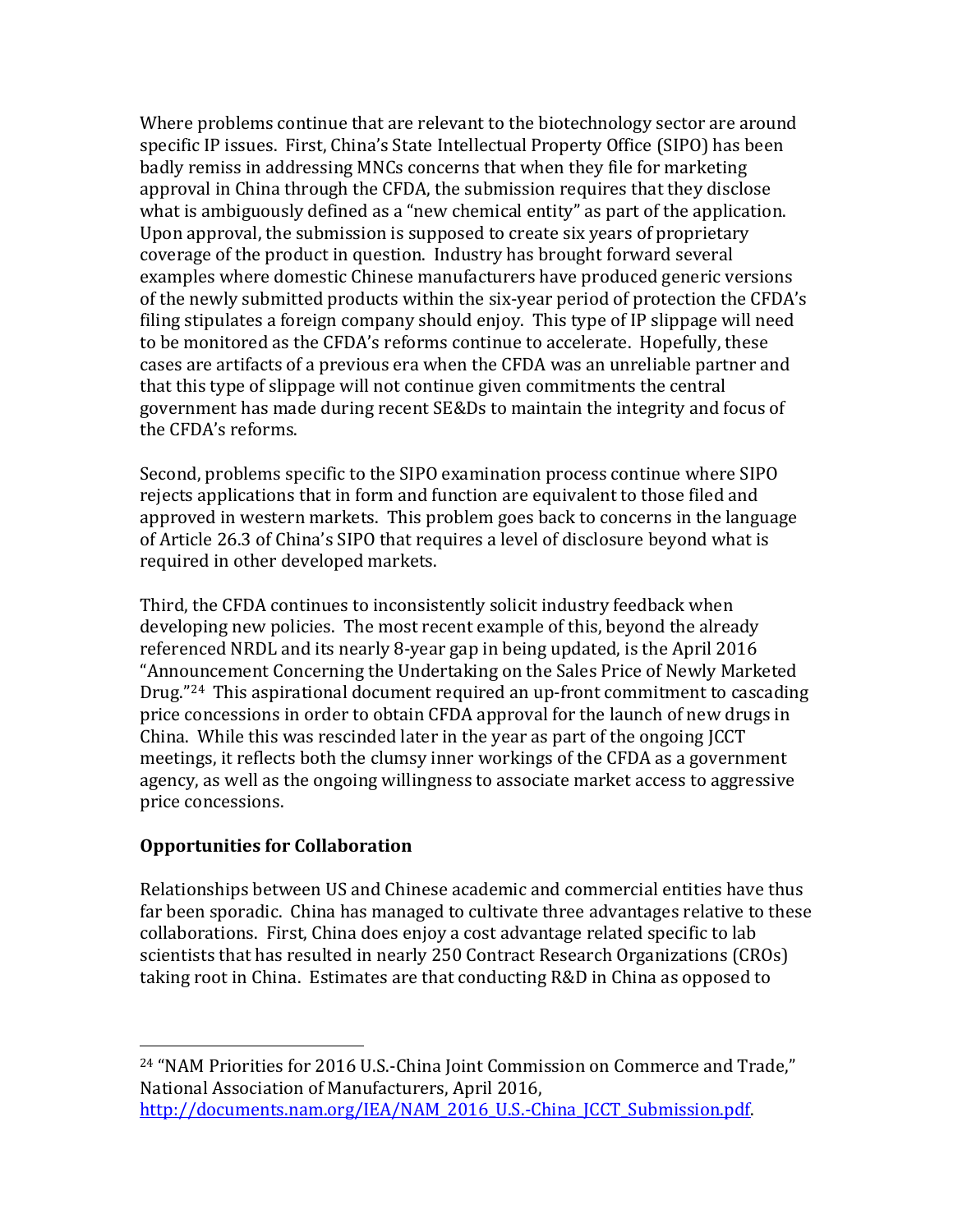western markets can result in up to an  $80\%$  cost savings.<sup>[25](#page-11-0)</sup> This cost savings has to be understood within the previous comment about China's biotechnology capability as "not being efficient, but effective." As biotechnology MNCs and start-ups seek to drive R&D costs down, CROs have become a more important part of the path to market, and China's CROs enjoy meaningful cost advantages that create collaborative opportunities. The learning that is being gathered by Chinese CROs will serve to help China's biotechnology companies improve themselves in much the same way as has happened in other high technology sectors where China's initial foray was limited to low value-added functions.

Second, a pattern has emerged around the ability to scale manufacturing pilots more cost effectively in China than in developed markets. This capability does reflect similar structural advantages that began to present to clean-technology start-ups who viewed China as a more amenable location to make the transition from concept to reality.

Third, much of what is driving Chinese biotechnology innovation – outside of personalized medicine – is the desire to identify cost effective therapies. As Yanzhong Huang noted in his 2016 testimony before the Commission, "It is estimated that diabetes alone may consume more than half of China's annual budget if routine, state-funded care is extended to all the diabetes sufferers."[26](#page-11-1) Cost pressures of this nature will require that China's domestic biotechnology sector dual path its efforts and not purely focus on opportunities in developed markets, with their lucrative price points, margin and ROI, but also address pressing public health and chronic disease management issues for countries like China with underdeveloped healthcare systems and a vulnerable consumer.

These opportunities to collaborate are taking place at a time of significant capital outflows from China into western markets, in particular towards sectors such as biotechnology that align with the central governments 5YP. Thus far, foreign companies have been able to invest in domestic Chinese biotechnology companies with relative ease. The limiting factor of inbound investment is not unfair or artificially constructed market access issues, but rather that most of the domestic biotechnology investment opportunities in China remain de-risked "me-too" platforms that do not rise to meet the investment criteria of western MNC biotechnology companies. As China's domestic capabilities in the biotechnology sector increase, it will be critical to watch and ensure today's market access standards do not revert to norms seen in other high technology spaces where foreign investment has been either entirely prohibited, or limited.

<span id="page-11-0"></span> <sup>25</sup> Ivy Teh, "China's Biotech Long March," Asia Biotech, Volume 11, Number 14, 2007, 3.

<span id="page-11-1"></span><sup>26</sup> Yanzhong Huang, "China's Healthcare Sector and U.S.-China Health Cooperation," Council on Foreign Relations, April 27, 2016.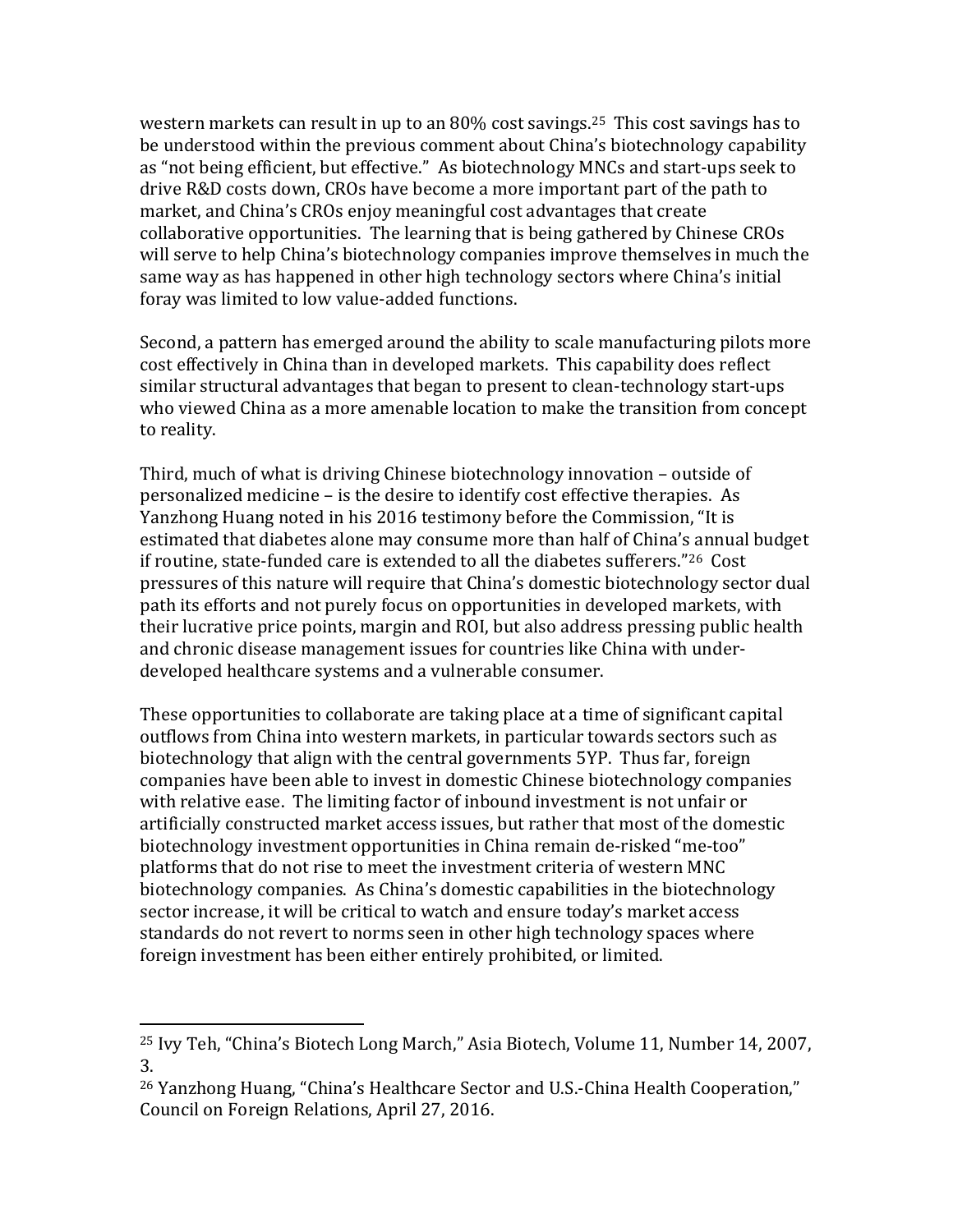American policy makers will need to remain vigilant as to how the Chinese government responds in pursuit of its biotechnology aspirations. Should the Chinese government come up short of its economic objectives, it is possible Beijing could become more assertive around market access, IP transfer, or compulsory licensing. To date, China deserves credit for not relying on these heavy-handed tools in pursuit of its economic goals. In addition, should the Chinese government's ongoing problems specific to the nation's healthcare system continue to mount, MNCs could well again face uneven application of AML or other corruption standards that are designed to extract concessions from foreign businesses. Finally, the ability of foreign MNCs to invest in, manage, and extract knowledge from targets in China's biotechnology sector must not encounter the same type of limitations as has been the case in other high technology sectors.

### **Maintaining the United States' Strategic Advantages**

In order for the American biotechnology sector to maintain its advantage over China and other global players, the American government needs to pursue five policies. First, the government must continue to emphasize its investments in pure R&D. Amidst the current administration's stated goals of revitalizing the nation's infrastructure and seeing additional capital be directed towards traditional manufacturing, parallel efforts must be made to ensure funding to the NIH in particular is expanded. According to the Federation of American Societies For Experimental Biology (FASEB), "From FY 2003 to 2015, the National Institutes of Health (NIH) lost 22% of its capacity to fund research due to budget cuts, sequestration, and inflationary losses."<sup>27</sup> While the 2016 NIH budget reversed this trend with a 5.9% increase, current inflation adjusted spending on the NIH is still well below its 2003 level. The biotechnology community employs over 800,000 people directly, and supports 3.4 million jobs in the United States.[28](#page-12-1) These jobs are the direct result of decades of investment, partnerships and shared risk between the American government, academia, venture capital and biotechnology companies. The net of these investments has been the ecosystem that China very much wants to re-create in order to compete with American biotechnology companies. American policy makers should not assume this ecosystem is self-sustaining; it will also require similar tending to as its counterpart is receiving in China, at the hands of the Chinese government.

Second, America's regulatory infrastructure, in particular that embodied through the FDA, needs to be updated. Drug and medical device approvals remain a critical component that ensure patient safety; however, like any regulatory scheme, they also can take on a life of their own and become a bottleneck that stifles innovation.

<span id="page-12-0"></span> <sup>27</sup> "NIH Research Funding Trends," Federation of American Societies For Experimental Biology, http://faseb.org/Science-Policy-and-Advocacy/Federal-<br>Funding-Data/NIH-Research-Funding-Trends.aspx.

<span id="page-12-1"></span><sup>&</sup>lt;sup>28</sup> Alden F. Abbot, "FDA Reform: A Prescription for More and Better Drugs and Medical Devices," The Heritage Foundation, June 20, 2016.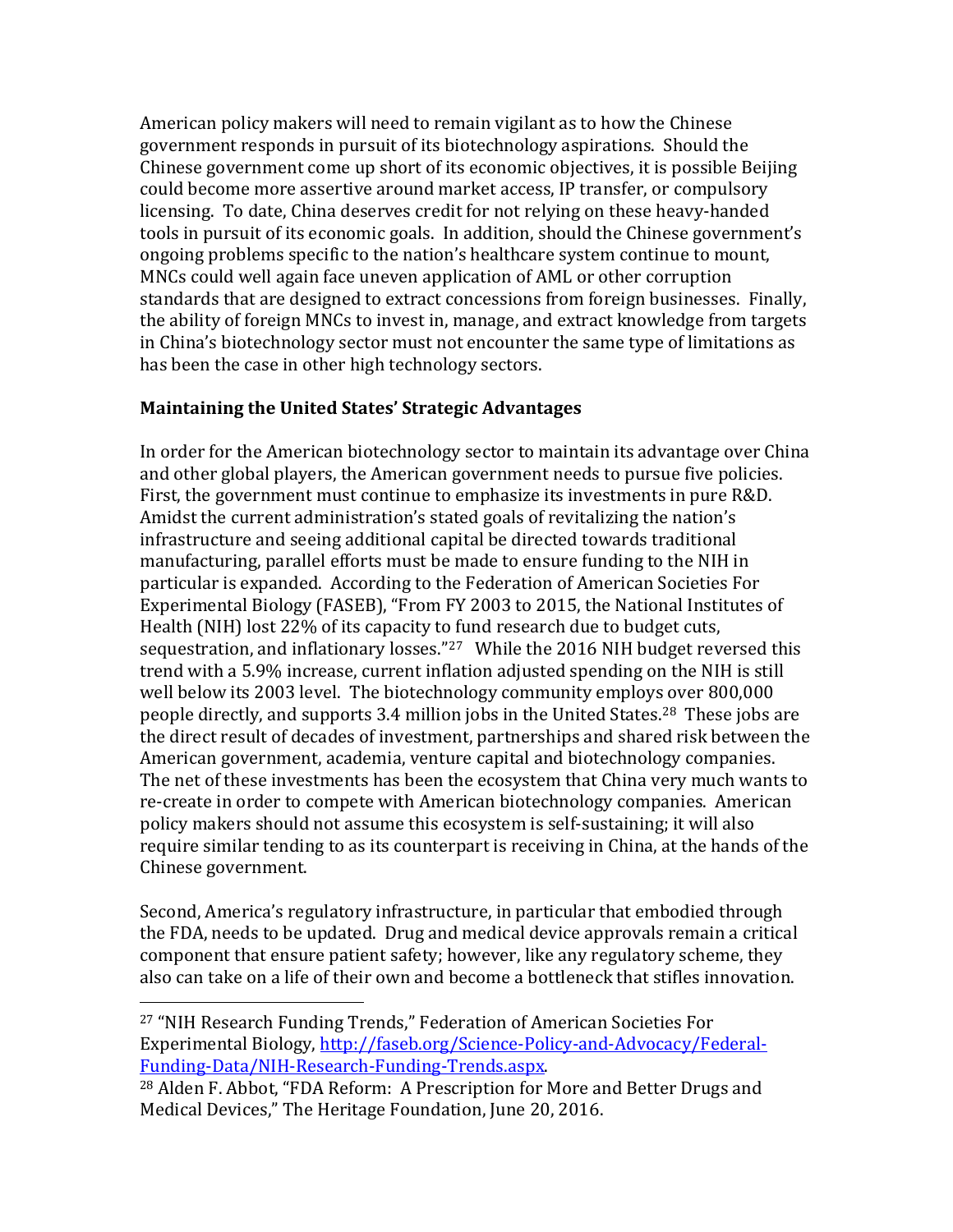Various reforms have been put forward specific to the FDA. The most interesting is a reform proposal that would allow other foreign regulatory agencies who conform to global standards, and who have approved a particular drug or device, to use this foreign approval for sale and marketing in the United States.<sup>[29](#page-13-0)</sup> Such an approach would require additional emphasis around global standards in order to ensure competition does not lead to cutting corners around approvals. The framework that would allow competition between the FDA and foreign regulatory agencies could also be deployed to allow for private laboratories to compete with the FDA. This has been successful in the United States, in particular with companies such as UL and MET. A more immediately accessible reform would require the FDA to take its approach to clinical trials, which has understandably evolved and become more complex over many decades, to streamline itself specifically in response to biomarkers and new statistical methods that today's computational systems can illustrate are clinically accurate. [30](#page-13-1) These reforms are particularly important given personalized medicine's ability to target specific patients and the un-necessary need to structure a double-blind clinical trial whose entire methodology assumes biological similarity, versus the ability to personalize therapies as the science behind genomics and personalized medicine makes possible today.<sup>[31](#page-13-2)</sup>

Third, ongoing efforts to reform America's patent system need to address the challenges unique to biotechnology, in particular the time that can be lost when claims are challenged or additional data is required in order to support the claim. While improvements in these areas have been made over the last several years, the combined challenges of an unwieldy regulatory scheme, coupled to a patent law system that is not uniquely tailored to the needs of biotechnology, could act as a disincentive to conduct cutting edge research in the United States versus more responsive foreign markets.

#### **Recommendations for Congress**

• Protect, and where possible increase, NIH spending with particular emphasis on additional funding for those diseases that are likely to contribute the greatest cost to the American healthcare system (oncology and Alzheimer's in particular). The goal should be to match, in inflation-adjusted dollars, the NIH's 2003 budget.

<span id="page-13-0"></span> <sup>29</sup> Adam Thierer and Michael Wilt, "The Need for FDA Reform: Four Models," The Mercatus Center, George Mason Center.

<span id="page-13-1"></span><sup>30</sup> "Policy Solutions: Delivering Innovative Treatments to Patients," PhRMA, March 2016, 3.

<span id="page-13-2"></span><sup>31</sup> James P. Evans and Michael S. Watson, "Genetic Testing and FDA Regulation Overregulation Threatens the Emergence of Genomic Medicine," January 5, 2015, [http://www.law.uh.edu/assignments/spring2015/19040/jvp140181](http://www.law.uh.edu/assignments/spring2015/19040/jvp140181-jpevansmwatson.pdf) [jpevansmwatson.pdf.](http://www.law.uh.edu/assignments/spring2015/19040/jvp140181-jpevansmwatson.pdf)